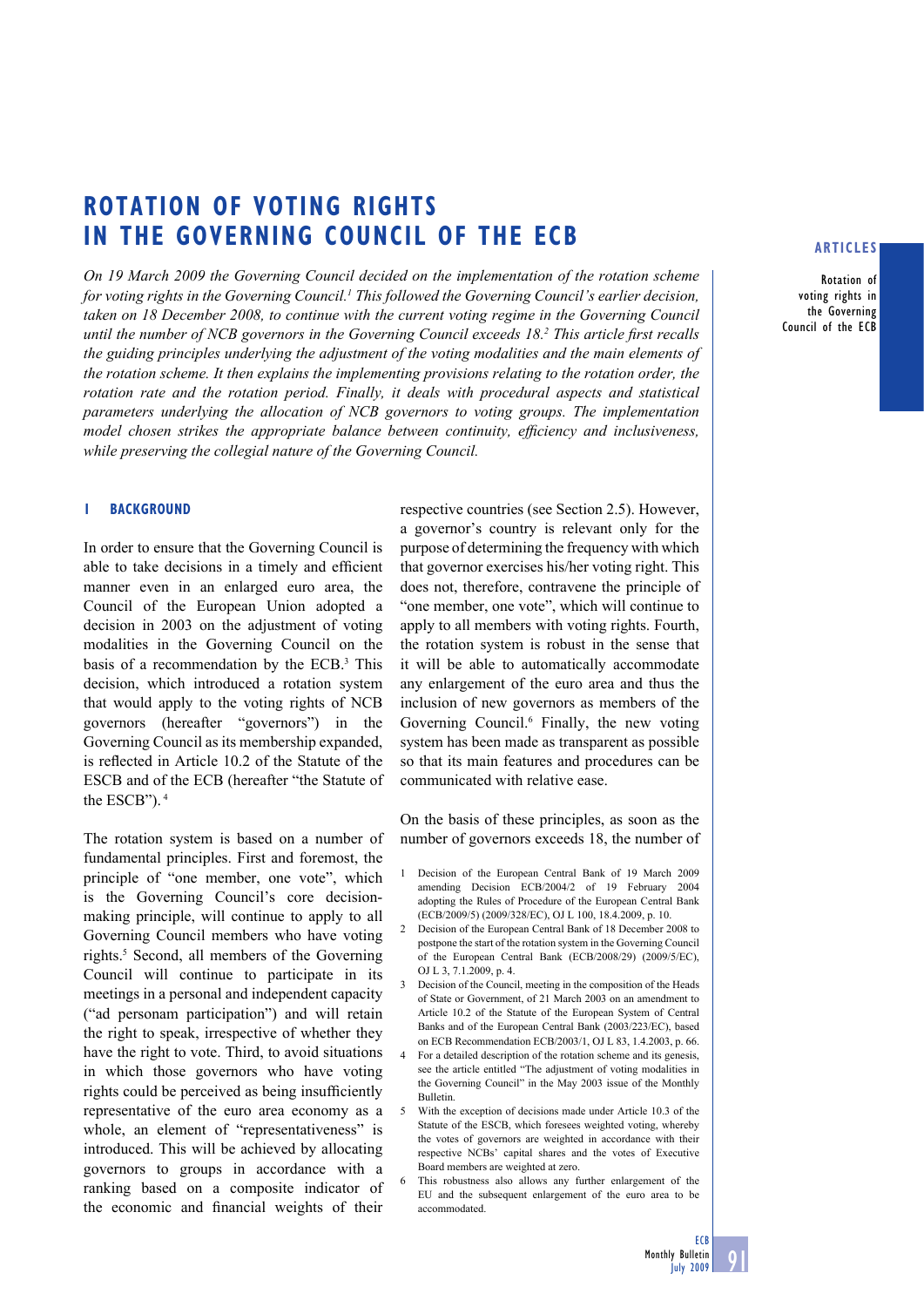| Table I Two-group rotation system (first stage) |                  |                                    |                         |                                                                                    |  |     |  |  |  |  |  |  |
|-------------------------------------------------|------------------|------------------------------------|-------------------------|------------------------------------------------------------------------------------|--|-----|--|--|--|--|--|--|
| <b>Total number</b><br>of governors             | <b>Governors</b> | <b>First group</b><br><b>Votes</b> | <b>Voting frequency</b> | <b>Second group</b><br><b>Votes</b><br><b>Voting frequency</b><br><b>Governors</b> |  |     |  |  |  |  |  |  |
| 19                                              |                  | 4                                  | 80%                     | 14                                                                                 |  | 79% |  |  |  |  |  |  |
| 20                                              |                  | 4                                  | 80%                     | 15                                                                                 |  | 73% |  |  |  |  |  |  |
| 21                                              |                  | 4                                  | 80%                     | 16                                                                                 |  | 69% |  |  |  |  |  |  |

Governing Council members who have voting rights at any given time will be limited to 21. Thus, the number of governors with voting rights at any one time will not exceed 15. The six Executive Board members are not subject to the rotation scheme and will retain their permanent voting rights.

The voting scheme applies to all decisions taken under the simple majority rule in Article 10.2 of the Statute of the ESCB – i.e. most Governing Council decisions, including those on monetary policy. It does not apply to decisions taken under Article 10.3 of the Statute of the ESCB (i.e. decisions concerning Eurosystem financial matters such as the paying-up of and increases in the ECB's capital, revisions to the ECB's capital key, the transfer of foreign reserve assets to the ECB, the allocation of monetary income and the allocation of the ECB's net profits and losses), for which weighted voting applies (see footnote 5).

As provided for in Article 10.2 of the Statute of the ESCB, the Governing Council decided on 18 December 2008 that the rotation system would begin when the number of governors in

the Governing Council exceeded 18, at which point the governors would be allocated to two groups on the basis of the ranking determined by the composite indicator referred to above. In accordance with Article 10.2 of the Statute of the ESCB, the first group will consist of the first five governors according to that ranking, with the second group comprising all other governors. The five governors in the first group will share four votes, while the governors in the second group will share 11 votes. Within each group, the governors will have the same voting frequency. Table 1 provides a summary, including details of the resulting voting frequencies.

As of the date on which the number of governors exceeds 21, the governors will be allocated to three groups in accordance with that ranking. The number in the first group will remain unchanged, while the second group will consist of half of the total number of governors, rounded up to the nearest full number. The third group will consist of the remaining governors. Four votes will be assigned to the first group, eight to the second and three to the third. Table 2 provides a summary, including details of the resulting voting frequencies.

### **Table 2 Three-group rotation system (second stage)**

|                                        | <b>First group</b> |                |                            | <b>Second group</b> |              |                            | Third group      |              |                            |
|----------------------------------------|--------------------|----------------|----------------------------|---------------------|--------------|----------------------------|------------------|--------------|----------------------------|
| <b>Total</b><br>number<br>of governors | <b>Governors</b>   | <b>Votes</b>   | <b>Voting</b><br>frequency | <b>Governors</b>    | <b>Votes</b> | <b>Voting</b><br>frequency | <b>Governors</b> | <b>Votes</b> | <b>Voting</b><br>frequency |
| 22                                     |                    | $\overline{4}$ | 80%                        | 11                  | 8            | 73%                        | 6                | 3            | 50%                        |
| 23                                     |                    | 4              | 80%                        | 12                  | 8            | 67%                        | 6                | 3            | 50%                        |
| 24                                     |                    | $\overline{4}$ | 80%                        | 12                  | 8            | 67%                        |                  | 3            | 43%                        |
| 25                                     |                    | $\overline{4}$ | 80%                        | 13                  | 8            | 62%                        |                  | 3            | 43%                        |
| 26                                     |                    | 4              | 80%                        | 13                  | 8            | 62%                        | 8                | 3            | 38%                        |
| 27                                     |                    | $\overline{4}$ | 80%                        | 14                  | 8            | 57%                        | 8                | 3            | 38%                        |

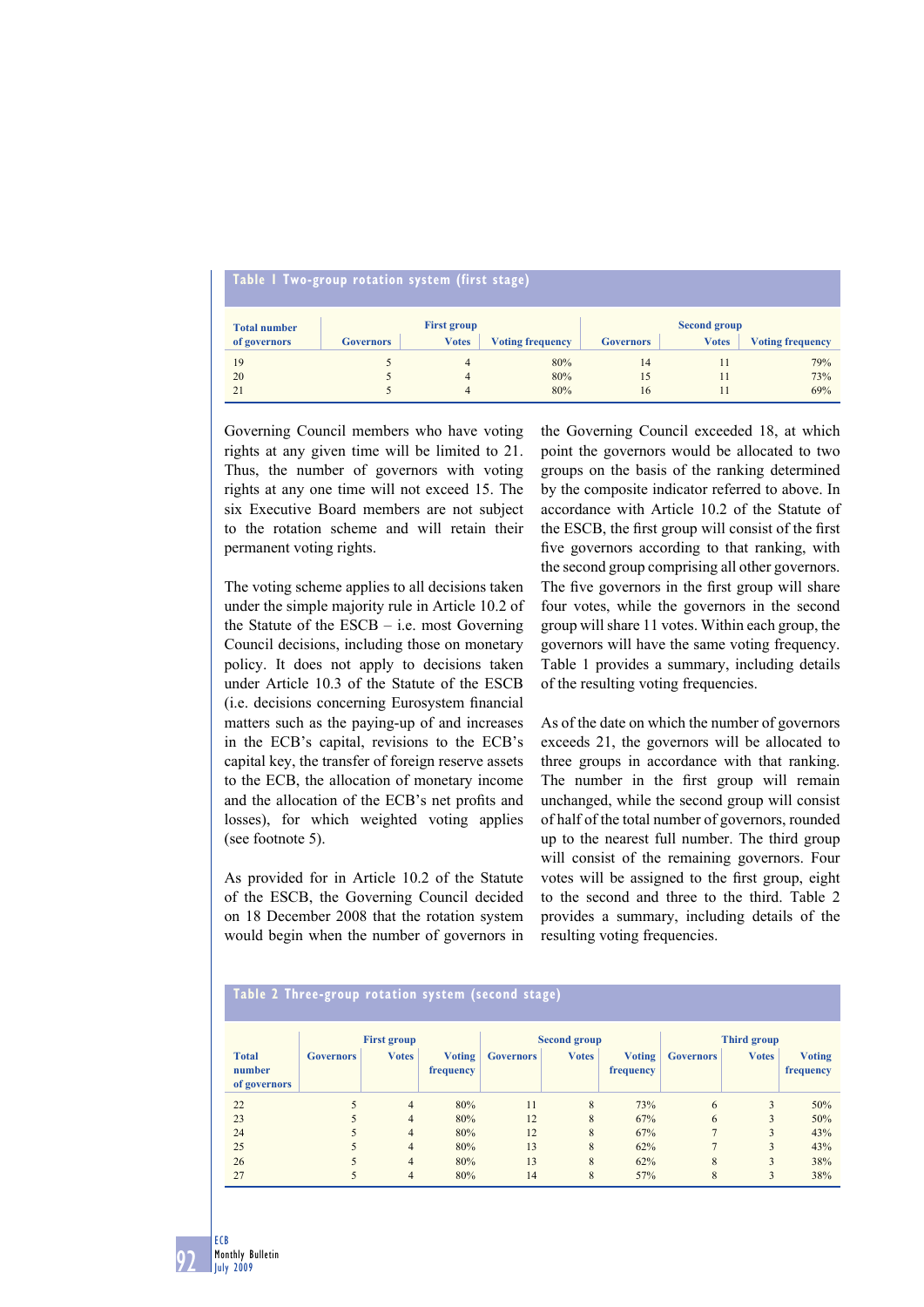**Rotation of voting rights in the Governing Council of the ECB** 

**Chart A Three-group rotation system for the Governing Council of the ECB with 27 countries in the euro area**



The composition of the groups will be adjusted whenever changes in the ranking<sup>7</sup> lead to the revision of the groups, or whenever the number of governors increases as a consequence of the enlargement of the euro area.

By way of illustration, Chart A above shows the three-group rotation system with 27 countries in the euro area.

# **2 THE IMPLEMENTING DECISION**

On 19 March 2009 the Governing Council adopted Decision ECB/2009/5 amending Decision ECB/2004/2 of 19 February 2004 adopting the Rules of Procedure of the European Central Bank (i.e. the implementing decision), which lays down the rules establishing the rotation scheme for voting rights in the Governing Council.

In line with the requirements of Article 10.2 of the Statute of the ESCB, the Governing Council decided on the implementation measures with a two-thirds majority. Changes to those implementation measures, as well as any further measures which become necessary over time, will also have to be approved by a two-thirds majority of all Governing Council members (i.e. members with and without voting rights).

As outlined in the recitals of the implementing decision, the implementation measures are based on three further principles: (i) equal treatment, meaning that the implications of euro area enlargement as regards the exercise of voting rights should, ex ante, be the same

7 This occurs whenever the data underlying the ranking are revised – i.e. on the occasion of the quinquennial review of the capital key and whenever the capital key has to be adapted to accommodate the accession of new countries to the EU (see also Section 2.5).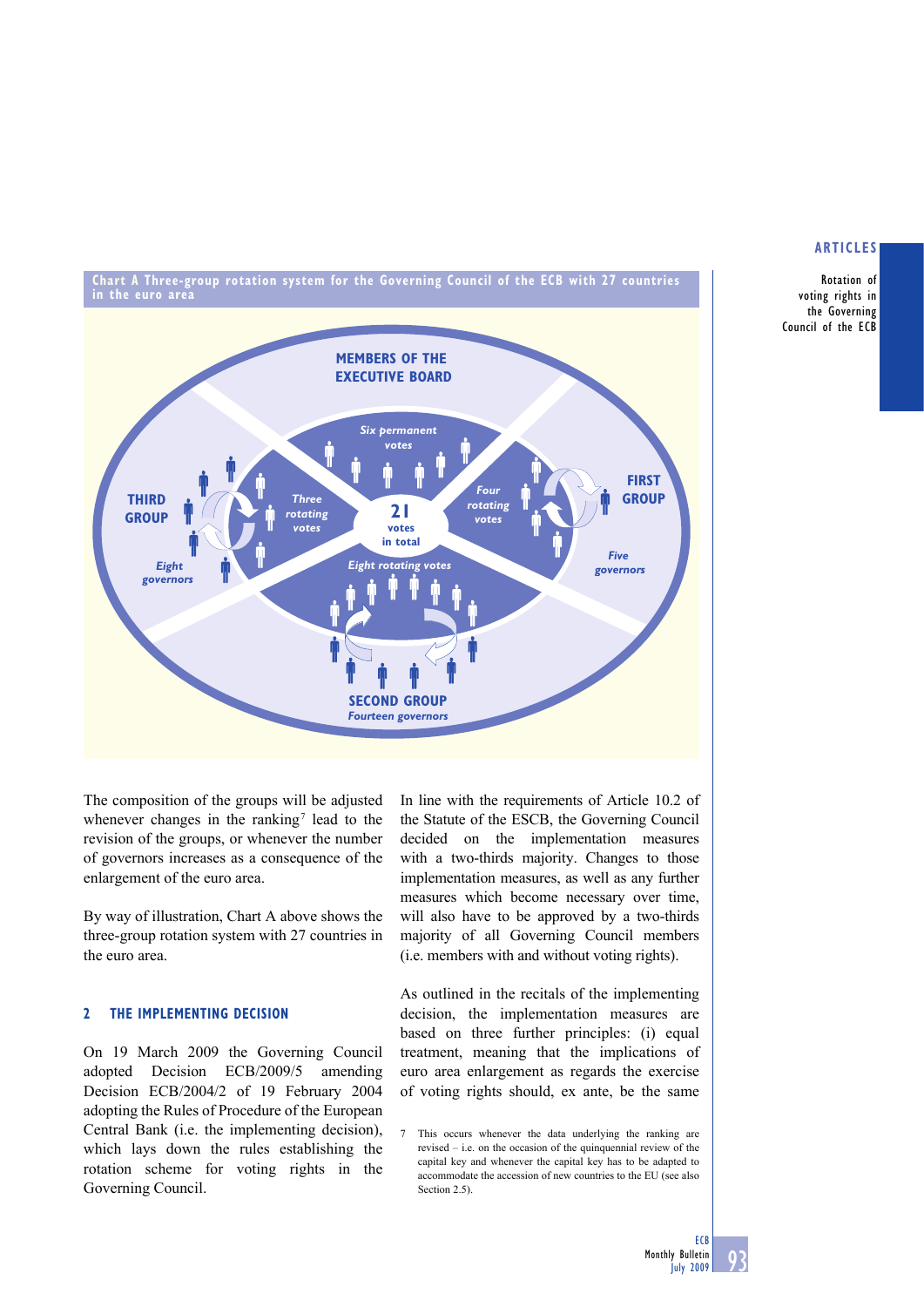for each governor; (ii) transparency; and (iii) simplicity. The main elements of the implementing decision are explained below.

# **2.1 ROTATION ORDER**

The governors will be listed in their respective groups in accordance with the EU conventions for the listing of countries.<sup>8</sup> Rotation will start from a randomly chosen point in the list to avoid favouring or disadvantaging a governor as a consequence of the alphabetical positioning of his/ her country. When the end of the list is reached, the rotation will continue from the top of the list.

The composition of groups can alter either: (i) because countries enter the euro area; or (ii) because the data underlying the indicator change, causing the governors to be ranked differently (see Section 2.5 for further information). Moreover, when the number of governors exceeds 21, this triggers the establishment of a third group. In all of these cases, the governor joining a group or changing group will be placed in the new group in accordance with the rule detailed above. The rotation will then continue, without interruption, down the list of governors in the group.

# **2.2 ROTATION PERIOD**

The rotation period is defined as the period during which the composition of the governors with voting rights in the various groups remains unchanged.

The rotation period is set at one month, with rotation occurring at the beginning of the month. As a rule, two physical Governing Council meetings take place every month. The first is dedicated exclusively to monetary policy decisions, and the second generally deals with all other issues to be decided by the Governing Council.<sup>9</sup> The onemonth rotation period allows governors to exercise their voting rights in both types of meeting.

# **2.3 ROTATION RATE**

The rotation rate is defined as the number of governors gaining and relinquishing voting

rights at the same time in each group at the start of each new rotation period (i.e. each month).

The rotation rate for the first group is fixed, since the size of the group is not affected by the changing number of governors. It always consists of five governors with four votes, meaning that one governor does not have voting rights in any given month.

The second and third groups require a discretionary rule to decide how many governors gain and relinquish the right to vote at the start of each month. In this respect, the Governing Council has decided that the number of governors gaining voting rights at the start of each month will be equal to the difference between the number of governors allocated to the group and the number of voting rights assigned to it, minus two. This means that not all of the governors without a vote in a given month will regain their voting rights in the subsequent rotation period. A quicker rotation scheme with a larger number of governors gaining and relinquishing the right to vote at the same time could have been applied, but this would have led to greater discontinuity in terms of voting members. The "minus two" option was seen as contributing to greater stability in the composition of the voting members.

For illustrative purposes, Chart B shows voting and non-voting periods for the first and second groups for a Governing Council with 19 governors (i.e. immediately after the start of the rotation scheme). Similarly, Chart C shows voting and non-voting periods for the first, second and third groups for a Governing Council with 27 governors (i.e. indicating the situation were all current EU Member States to join the euro area, including those with an opt-out). The horizontal axis depicts time, while governors are ranked on the vertical axis. The first group always consists of five governors

**ECB**

<sup>8</sup> Countries will be listed in alphabetical order, using the names of those countries in the national language using the Latin alphabet.

<sup>9</sup> As a rule, only one physical Governing Council meeting is scheduled in January and August, that meeting being dedicated to monetary policy decisions. In these months, other decisions are taken by written procedure.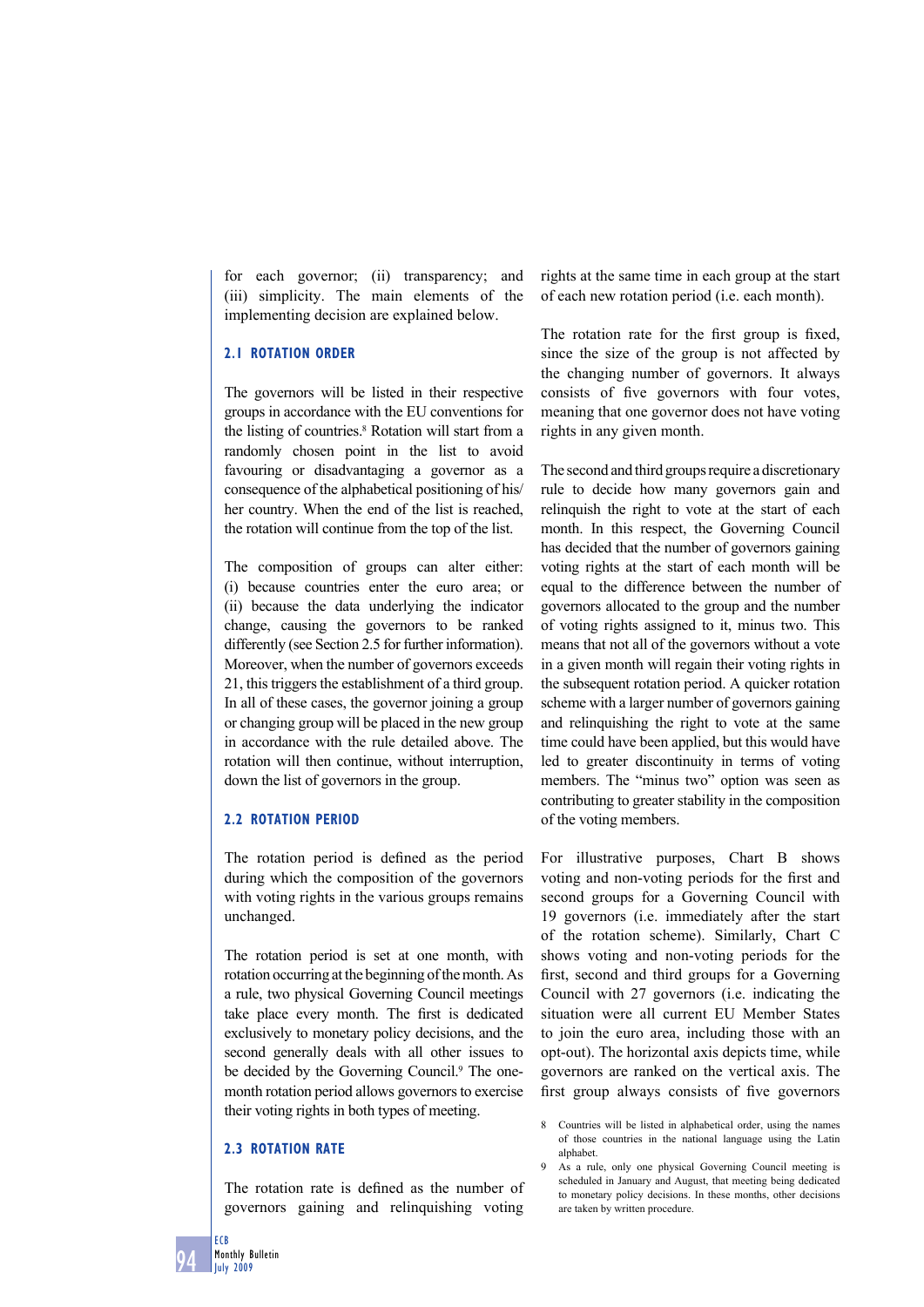**Rotation of voting rights in the Governing Council of the ECB** 

with four votes, meaning that the first governor will not have voting rights in January, June or November in the first year (assuming that the rotation starts with the first governor).

With 19 governors in the Governing Council, the second group comprises 14 governors with 11 votes, meaning that three governors do not have voting rights at any given time. Applying the above-mentioned rule for the rotation rate (i.e. the number of governors without voting rights, minus two) means that at the end of each rotation period (i.e. at the end of each month) one governor passes his/her voting rights to another governor. As Chart B shows, the first, second and third governors do not have voting rights in January. In February, the first governor regains voting rights and the fourth governor relinquishes

voting rights – i.e. the second, third and fourth governors are now without a vote. Thus, the block of three governors without voting rights moves down the list of governors in that group, falling one position every month.

Chart C illustrates the system for a Governing Council with 27 governors. In this case, the second group consists of 14 governors with eight votes, meaning that six governors are without a vote at any given time. The rotation rate will in this case be four (i.e. six governors without voting rights, minus two), meaning that the block of six governors without voting rights moves down the list of governors in that group, falling four positions at the end of every month in a continuous cycle. The third group comprises eight governors, with three governors having a

# **Chart B The two-group rotation system for the Governing Council of the ECB 19 governors Group 1: 5 members/4 votes** 2 3 4 5 1 Jan. Mar. May July Sep. Nov. Jan. Mar. May July Sep. Nov. Jan. Mar. May July Sep. Nov. Year 1 Year 2 Year 3 Year 2 Year 3 Year 3 Year 3 Year 3 Year 3 Year 3 Year 3 Year 3 **Group 2: 14 members/11 votes** 2 3 4 5 6 7 8 9 10 11 12  $\frac{13}{14}$ 1 1 14 14

Jan. Mar. May July Sep. Nov. Jan. Mar. May July Sep. Nov. Jan. Mar. May July Sep. Nov. Year 1 Year 2 Year 3 Year 2 Year 3 Year 3 Year 3 Year 3 Year 3 Year 3 Year 3 Year 3

Source: ECB. Notes: Dark colour for periods with voting rights. Light colour for periods without voting rights.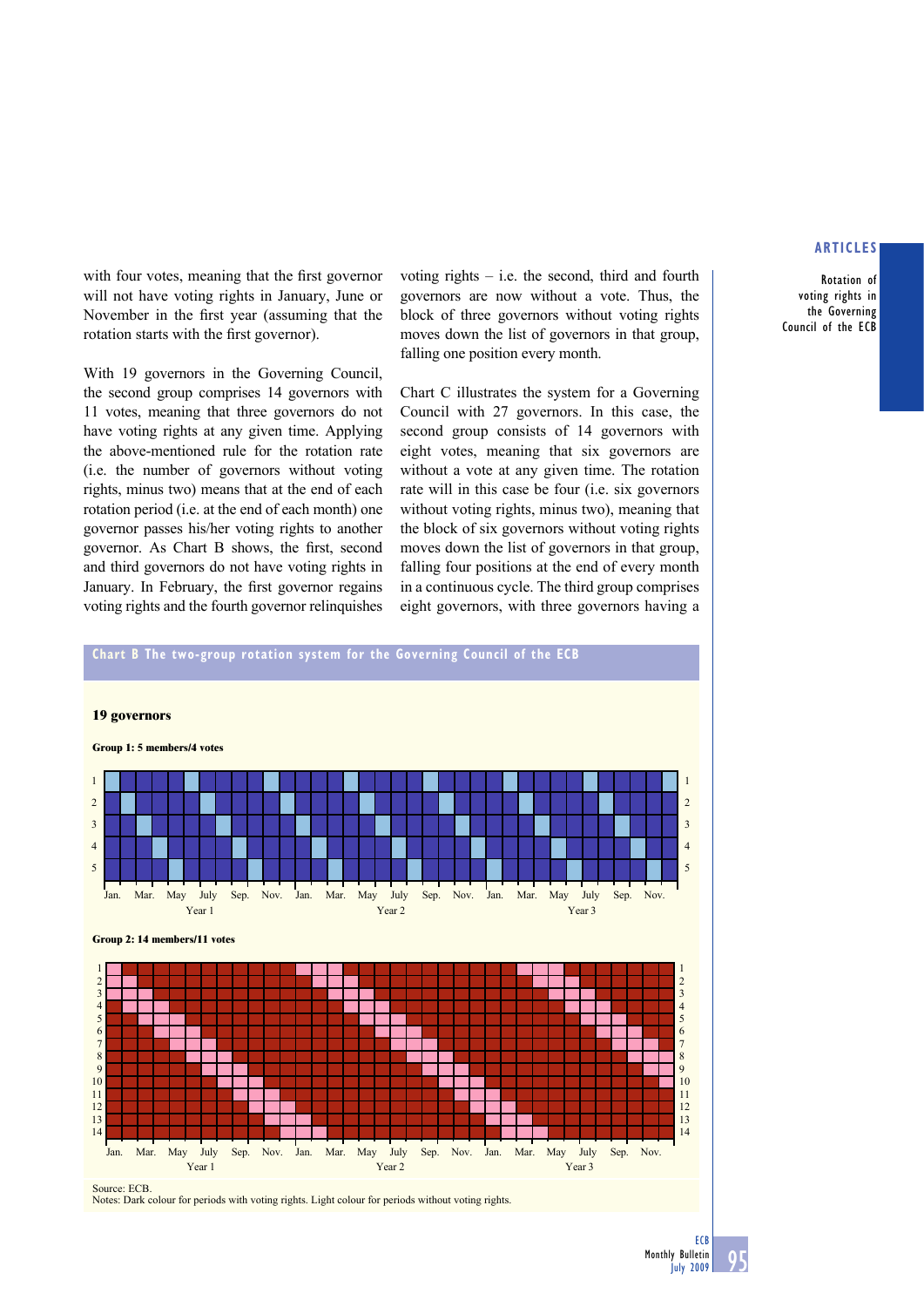

 **ECB Monthly Bulletin July 2009**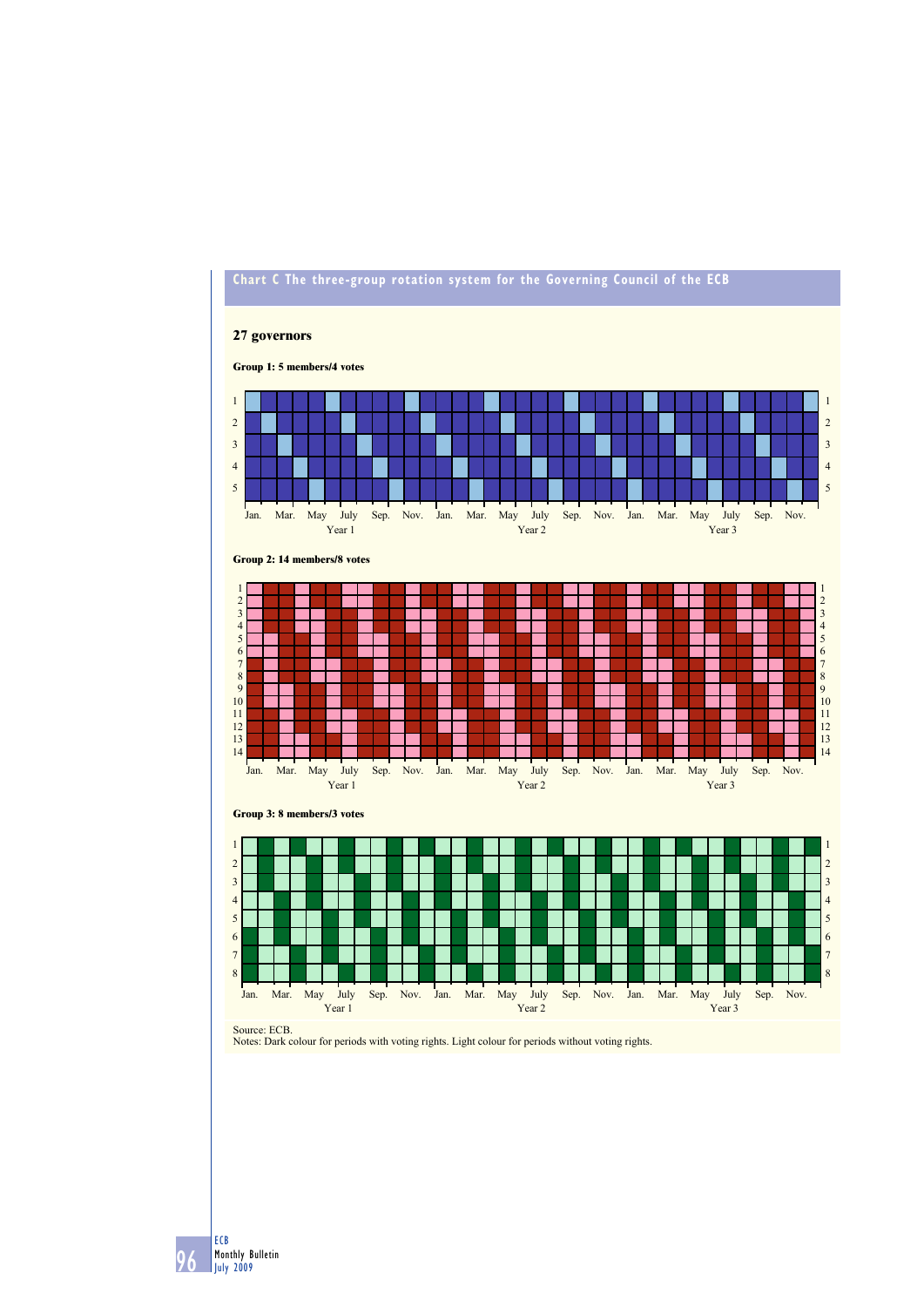**Rotation of voting rights in the Governing Council of the ECB** 

vote and five governors without a vote at any given time. In this case, the rotation rate is three (i.e. five governors without voting rights, minus two), meaning that the block of five governors without voting rights moves down the list of governors in that group, falling three positions at the end of every month.10

#### **2.4 RULES OF PROCEDURE OF THE ECB**

The implementing decision provides for the relevant amendments by inserting a new article – Article 3a – in the Rules of Procedure of the ECB. That provision is set out in the box

below. The implementing decision, and thus the amendments to the current Rules of Procedure, will enter into force at the start of the rotation system  $-$  i.e. when the number of governors exceeds 18.

10 It sometimes happens that, at the three-group stage, some governors are systematically with or without a vote at a particular time of the year. Since some issues considered by the Governing Council arise seasonally (e.g. budget issues at the end of the year), this effect will have to be mitigated in order to ensure that governors are treated equally. To this end, Article 1.1 of the implementing decision contains a provision stating: "The Governing Council may decide to change the order of rotation for the second and third groups to avoid the situation that certain governors are always without a voting right at the same periods of the year."

### **Article 3a of the Rules of Procedure of the ECB: Rotation system**

- 1. Governors shall be allocated to groups as set out in the first and second indents of Article 10.2 of the Statute of the ESCB.
- 2. Governors shall be ordered in each group, following EU convention, in accordance with a list of their national central banks which follows the alphabetical order of the names of the Member States in the national languages. The rotation of voting rights within each group shall follow this order. The rotation shall start at a random point in the list.
- 3. The voting rights within each group shall rotate every month, starting on the first day of the first month of the implementation of the rotation system.
- 4. For the first group, the number of voting rights that rotate in each one-month period shall be one; for the second and third groups, the number of voting rights that rotate in each one-month period shall be equal to the difference between the number of governors allocated to the group and the number of voting rights assigned to it, minus two.
- 5. Whenever the composition of the groups is adjusted in accordance with the fifth indent of Article 10.2 of the Statute of the ESCB, the rotation of voting rights within each group shall continue to follow the list referred to in paragraph 2. From the date on which the number of governors reaches 22, the rotation within the third group shall start at a random point in the list. The Governing Council may decide to change the order of rotation for the second and third groups to avoid the situation that certain governors are always without a voting right at the same periods of the year.
- 6. The ECB shall publish in advance a list of the members of the Governing Council with a voting right on the ECB's website.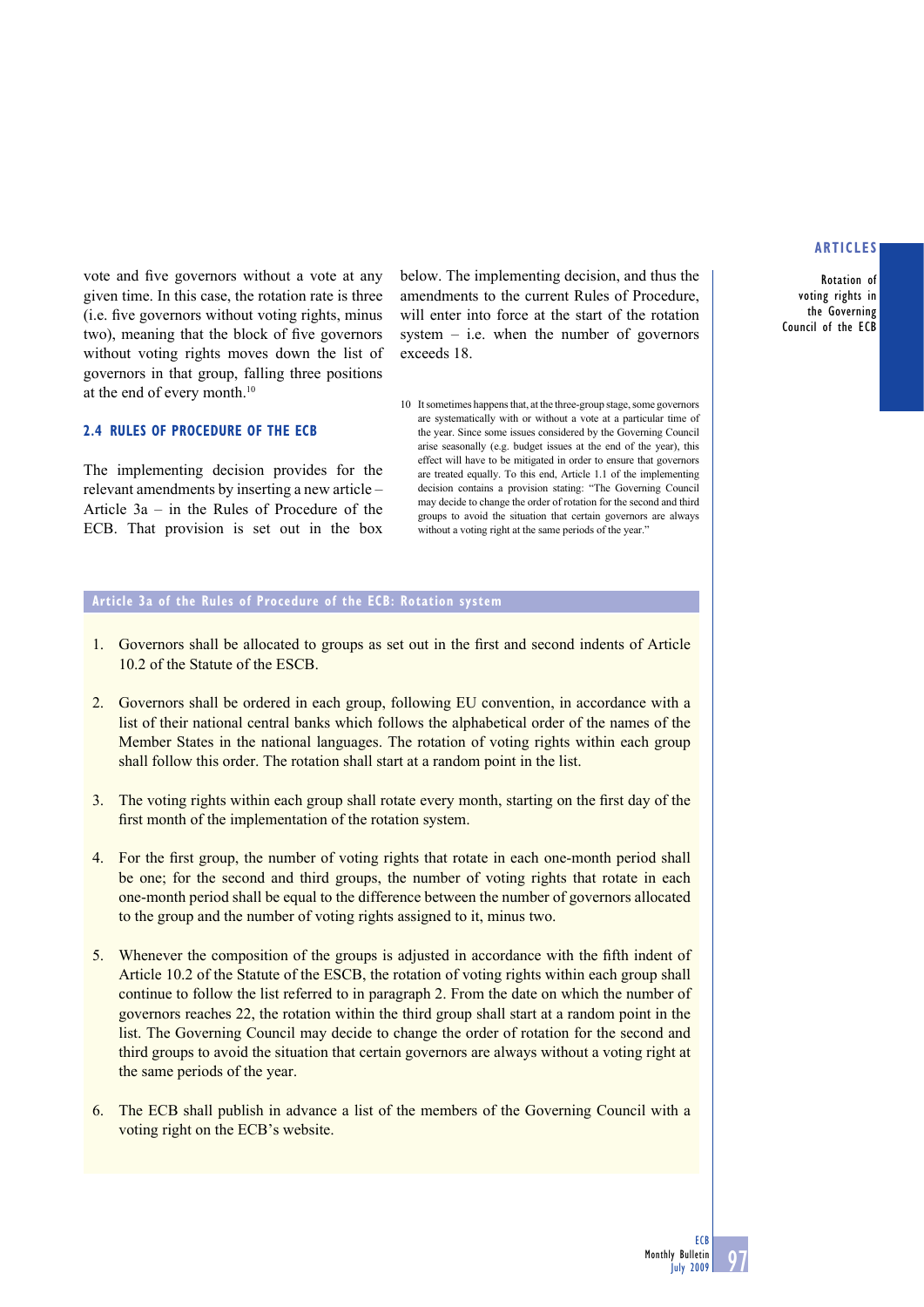7. The share of each national central bank's Member State in the total aggregated balance sheet of the monetary financial institutions shall be calculated on the basis of the annual average of monthly average data over the most recent calendar year for which data are available. Whenever the aggregate gross domestic product at market prices is adjusted in accordance with Article 29.3 of the Statute of the ESCB or whenever a country becomes a Member State and its national central bank becomes part of the European System of Central Banks, the total aggregated balance sheet of the monetary financial institutions of the Member States which have adopted the euro shall be recalculated on the basis of the data relating to the most recent calendar year for which data are available.

The implementing decision also provides for some additional changes to the Rules of Procedure of the ECB to take into account the differentiation between voting and non-voting governors. The only provisions amended are those where the exercise of rights is directly linked to decision-making. First, in order for the Governing Council to vote, there must be a quorum of two-thirds of the members *with voting rights*. 11 Second, an item is to be removed from the agenda when requested by at least three of the members of the Governing Council *with voting rights* if the related documents were not submitted to the members of the Governing Council in due time.12 Third, decisions taken by written procedure are to be approved by *those Governing Council members having a vote at the time of approval*. 13 Fourth, the minutes of the proceedings of the Governing Council are to be approved by *those Governing Council members that had voting rights at the meeting in question*. 14 These amendments relate to Articles 4.1, 5.1, 4.7 and 5.2 of the Rules of Procedure of the ECB respectively.

All other provisions have been left unchanged. As a result, all governors – with or without voting rights – will still be able, for example, to request that a meeting be convened or to object to a meeting being organised as a teleconference or a decision being taken by written procedure. In addition, all governors will retain the right to be accompanied by one person at meetings, to appoint an alternate in the event of a short-term absence or to be replaced as a member of the Governing Council in the event of an absence longer than one month.

It has also been decided that, in the interests of transparency, in addition to publishing the implementation provisions in an ECB decision, details of voting and non-voting members will be made available in advance on the ECB's website, probably in conjunction with the publication of the meeting schedule of the Governing Council. This list will be updated on a regular basis.

#### **2.5 STATISTICAL PARAMETERS FOR RANKING**

The ranking of governors will be changed only when the ECB's capital key is adjusted (i.e. every five years, or when a new Member State joins the EU, since this involves its NCB being allocated a share in the ECB's capital).<sup>15</sup> The ranking is based on two parameters: (i) the share of a country in aggregate GDP at market prices, which has a weighting of five-sixths; and (ii) the country's share in the total aggregated balance sheet of MFIs, which has a weighting of one-sixth.

The GDP data used are those provided by the European Commission in order to determine the capital key of the ECB. The GDP data used for the ranking are updated whenever the ECB's capital key is adjusted. The enlargement of the euro area does not require the underlying data to be updated, since all EU NCBs become

- 11 Article 1.2 of the implementing decision.
- 12 Article 1.4 of the implementing decision.
- 13 Article 1.3 of the implementing decision.
- 14 Article 1.5 of the implementing decision.

<sup>15</sup> However, non-euro area NCBs pay only 7% of their capital share.